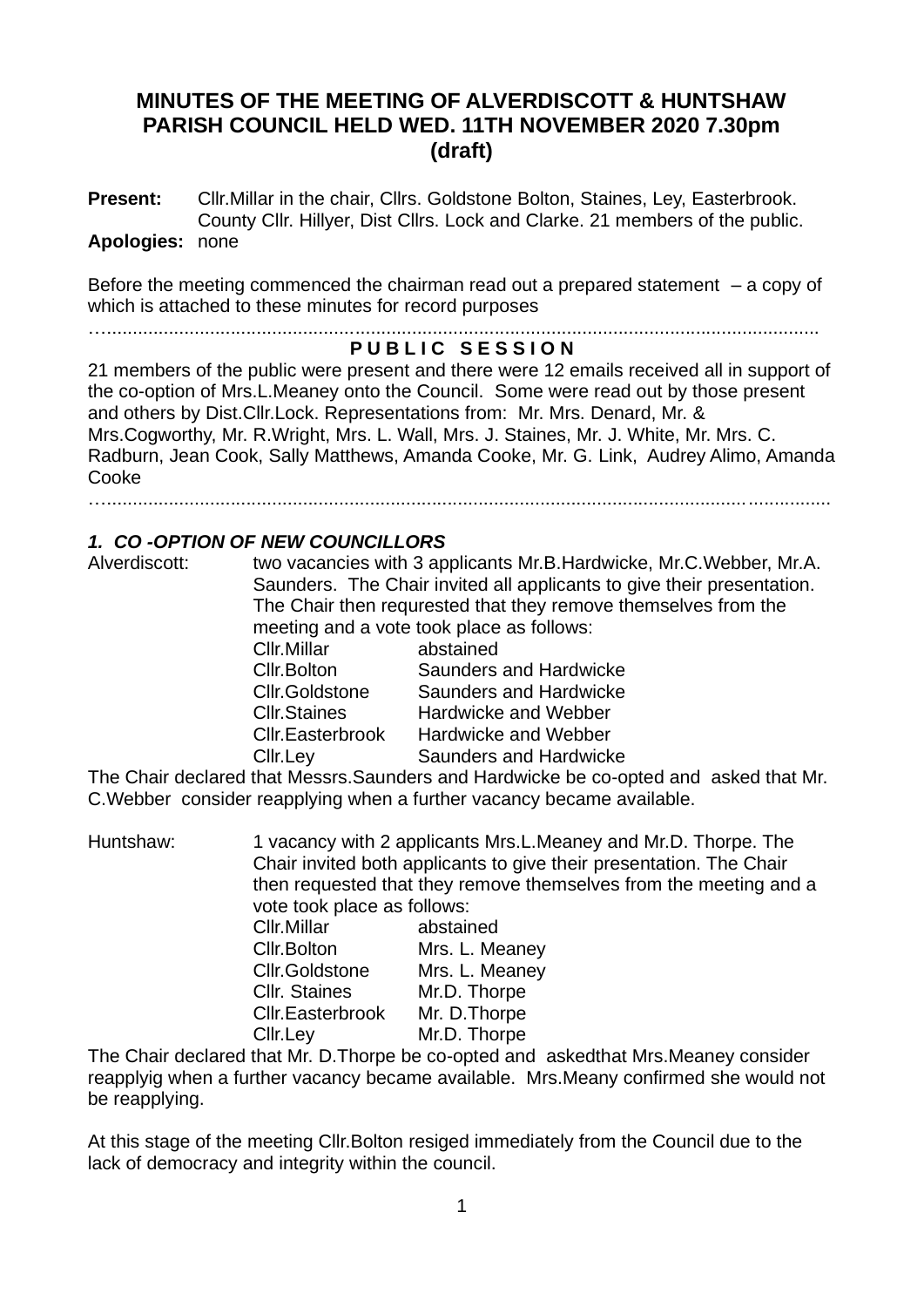Following the co-option a vote was taken by Cllrs.Millar,, Goldstone, Staines,

Easterbook and Ley that the declarations of acceptance of office by the newly appointed councillors can be signed at a later date and that they can take part in the remainder of this meeting. All agreed.

## *2. APPOINMENT OF NEW CLERK*

Following a discussion it was proposed by Cllr.Millar seconded by Cllr.Staines that:

- the job description drawn up by Cllr.Bolton be advertised
- the clerk be paid for 9hrs a month with salary of £1,800 *the previous clerk was paid for 3 hours a week !!!!!*
	- Interim plan The Chair suggested that councillors take responsibiity for different aspects of council work until a replacement clerk could be found

3. APPROVAL OF MINUTES of meetings held 9<sup>th</sup> and 28<sup>th</sup> September as circulated. Cllr.Goldstone stated that the minutes could not be approved as they were a complete fabrication and work of fiction as to what took place at the meetings. It was resolved that Cllrs.Millar and Goldstone discuss the amendments that were required. At this present time therefore they were not agreed and could not be signed as a true and accurate record.

# *4. MATTERS ARISING THEREFROM*

Inview of minute 3 above there could be no matters arising to be discussed

# *5. PLANNING MATTERS*

Applications to discuss:

a) 1.0944.20 Cert.of lawfulness - Staines Trailers. Dist.Cllr.Lock reported that this is a legal determination and not something assessed against planning policies, the NDTJLP or the NPPF. The legal team at TDC would be outsourcing to an external planning solicitor and on receipt of information from them would issue a decision. As such the application cannot be called in for determination by the planning committee. The Parish Council and residents could submit history of the site to the plannig portal

- b) Permissions granted:-
- T.Newcombe 4 holiday lodges Foxdown Forest Huntshaw
- c) Refusals: none advised

### d) Any other planning matters:

- Dist.Cllr.Lock advised with regard to the sat.nav signs at Huntshaw. If you want two signs then both would have to be on the same application form then only one fee payable. This fee is £462 but if Parish Council apply reduced by 50% to £231.00 Chair asked if a Councillor could assist with this application a member attending the meeting at Staines Trailers office offered to help
- Proposed solar farm at Webbery Barton and Cleave Farm both the Chair and Dist.Cllr.Lock had attended a public consultation by Instintif via zoom. It was confirmed that they hoped to submit a planning application by the end of 2020. This would then be validated and sent to the parish council for consideration.

### *6. FINANCIAL MATTERS*

a) accounts for payment:

| • Mrs.J. Huxtable      | outstanding wages      | £904.35  |
|------------------------|------------------------|----------|
| • Mrs.H. Bolton        | 3 months zoom fees     | £ 43.17  |
| • Torridge District Co | planning fee for signs | £ 231.00 |